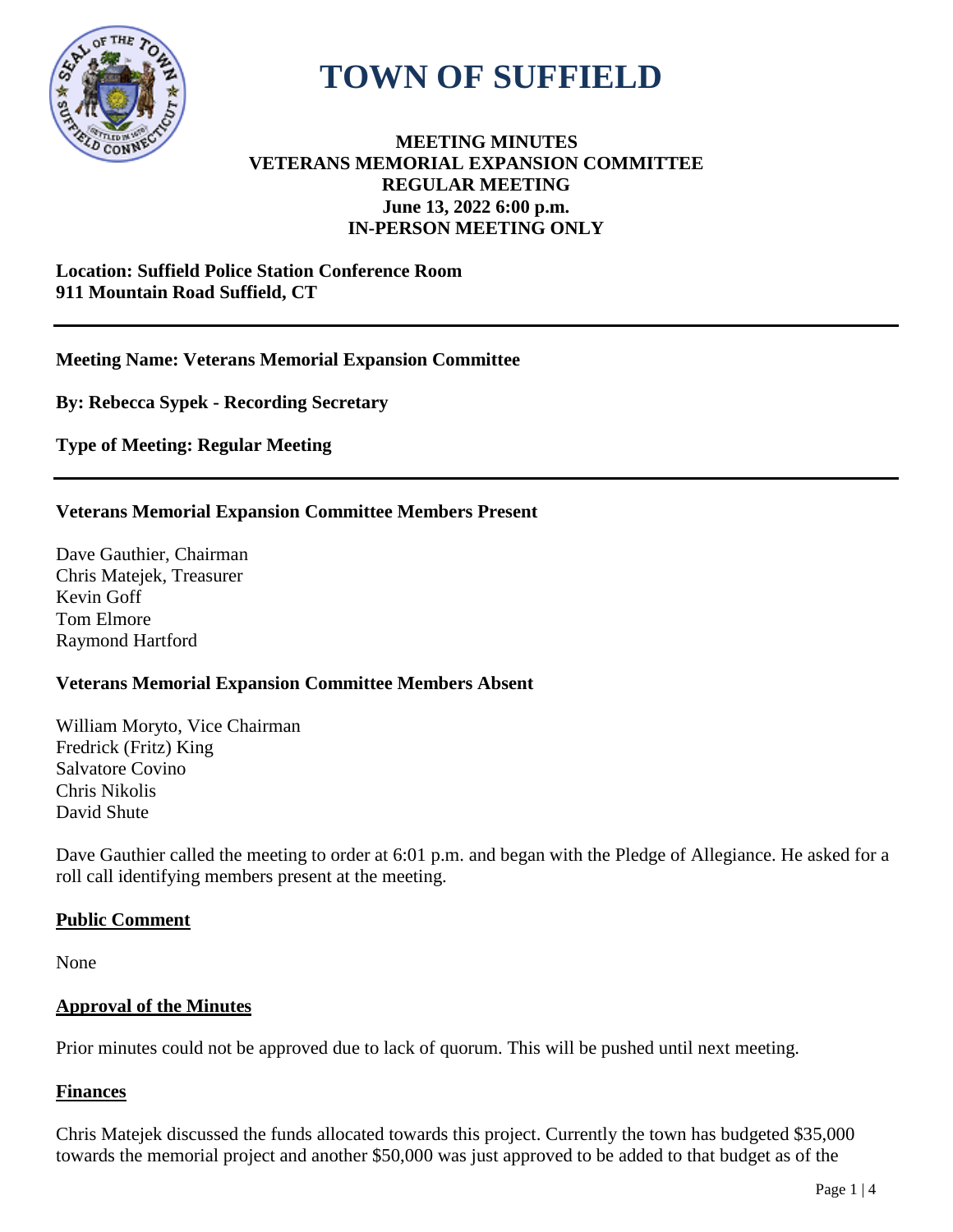upcoming fiscal year. One thing to keep in mind is that the prior memorial was privately funded so this may be brought up in future discussions when it comes to the budget and any future funding.

## **Discuss timeline/schedule**

August 1st is the cut off for Phase 1 applicants and no additional applications have come in since the last meeting. As of August 1st the committee can go out to Rogers Memorial to contract putting the names the committee does have approved (3 thus far) on there. The other batch of names the committee had outstanding (6-8), will be decided upon after August 1st to determine eligibility. Chris Matejek mentioned it might be good to contact Rogers Memorial sooner than later to lock them in before their schedule gets too crazy. Dave Gauthier agreed and said it may be good to try to get them scheduled for roughly a September/October timeline.

As far as Phase 2, should the end date be decided upon then move backwards from there to set the timeline? In the next few months, the committee should have eligibility criteria listed, then potentially by January the committee may have some names to approve, then by July of next year the committee may be able to have a proposal for the new memorial to go to the town for a budget request, and, hypothetically have a memorial up by Veterans Day 2024.

Tom Elmore asked, with the economy is it even reasonable/feasible to have a hypothetical conversation about funds at this point? Should the committee be requesting names and then hold off for a few years to see how the economy goes?

Kevin Goff asked if there's a chance the committee knows approximately how many names may come in for Phase 2? Dave said it's hard to say because you can't go by the town's records because that's only people who volunteer to give their information and the state recommended he go to the town for that info so there's no real potential amount to reference.

The future goal for the committee, after Phase 2 is complete, is to have a roughly yearly meeting of the committee to go over and approve/deny names based on the eligibility criteria. That way there shouldn't be another problem where it's a 20 year wait for future eligible people.

Tom also commented that the committee can always request a bid for estimates on the Phase 2 memorial expansion and, if it's not feasible cost wise at that point, the committee can always just decide not to proceed. Chris also mentioned that the expansion can be designed and the committee can ask for a quote from Rogers Memorial just to get a ballpark estimate and decide from there. There was also mention that if the memorial expansion design wanted to expand toward the library it could hypothetically be done but that would require permission from the town and more time.

#### **Applicant review status**

Dave Gauthier heard of one more potential applicant through the grapevine of the town but it was determined he wouldn't be eligible anyways due to when he served.

#### **Discuss Phase Two requirements**

The prior committee didn't include Lebanon, Grenada or Panama conflicts and Dave Gauthier's not sure why… The committee will need to decide if these should be added for eligibility or not and if they should add these to the new memorial. The issue with these is the three conflicts are such small timeframes that there may be no one eligible in town anyways but if there are, these people would want to be recognized.

Another potential discussion would be if the committee wants to include an "Other Armed Conflicts" option.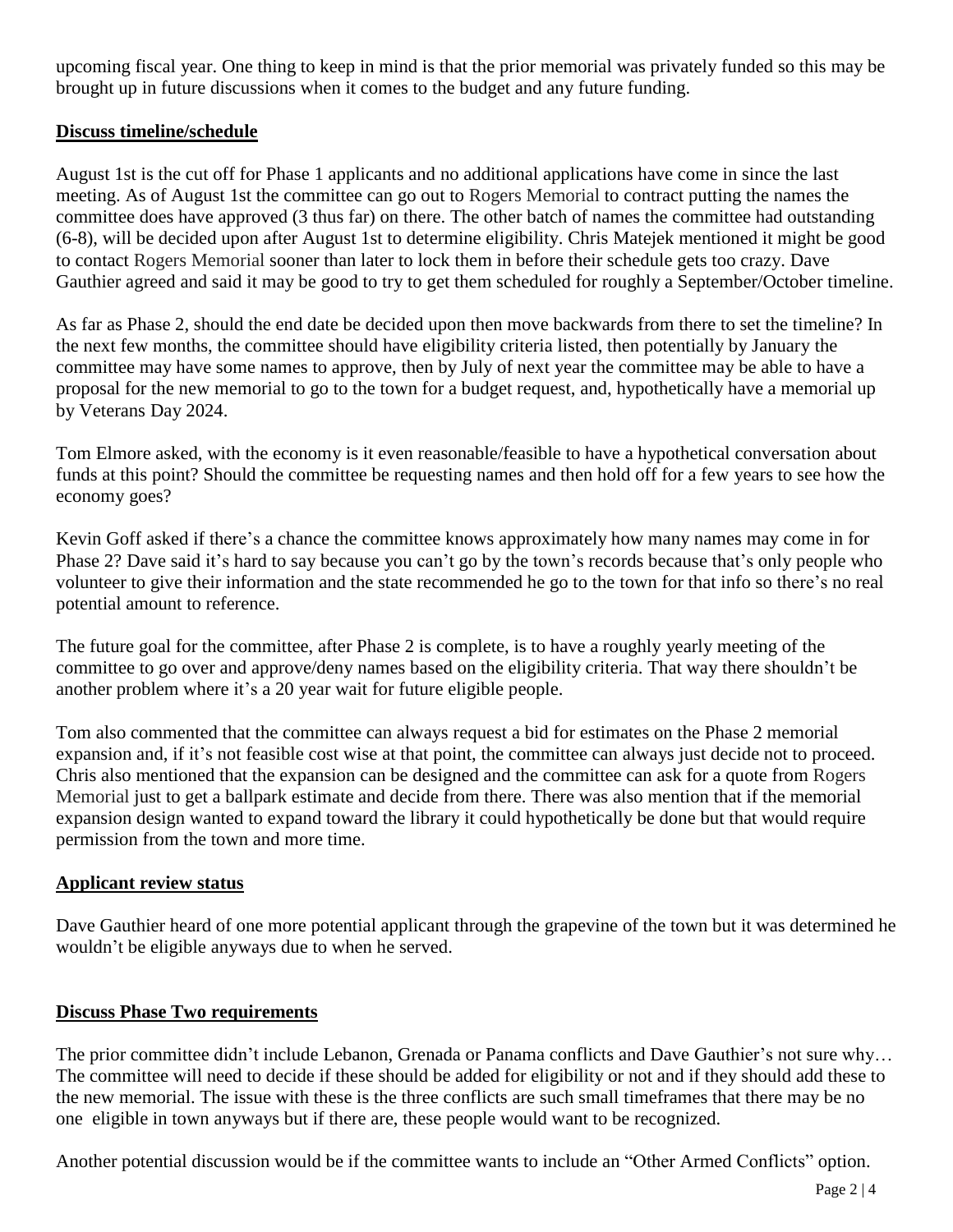This is potentially vague so it could be difficult to determine; however, the DD214 does show medals earned which could help determine eligibility. Tom Elmore mentioned that the committee may need to determine and show a definition of "conflict" or "combat support role" in this case.

Another potential discussion going forward is where will the committee put peoples names considering the Afghanistan and Iraq Wars since the timeframes overlap? The committee will need to think about this and make some kind of determination in this case.

Ray Hartford mentioned that the committee might not even want to worry about all this criteria discussion until the committee has applicants to review; however, if the committee leaves it open they're going to have to explain to each person why they did or did not get approved, so the committee is going to have to set up criteria for each potential scenario (for example, if someone puts "Other Armed Conflicts" the committee will need to determine what criteria the person will need to show to prove they were in an Armed Conflict) to rationalize their decisions.

There was also mention that general stones with no specific names listed can be included in the expansion to honor peacetime veterans, those who support/ed veterans, and potentially disabled veterans; however, a note should be added to specify that the disability needs to have been a result of active duty.

#### **Discussion on honoring veterans who moved to Suffield after service**

The idea of this is to include names of those who weren't residents of the town when they entered active duty. Dave Gauthier commented the criteria should be the same as others aside from that, except the addition of "must be a current primary resident of Suffield," and "have lived in Suffield for the previous x amount of years".

Dave mentioned that Southwick has this and their criteria is 40 years of residency. Chris Matejek said that 20 years seems like a more reasonable amount; however, there will be more discussion on these requirements. Again, the future goal is to have a roughly yearly meeting of the committee to go over and approve/deny names based on the eligibility criteria this committee decides on. This specific group of potential applicants would be especially ongoing as people reach the x amount of years of residency requirement.

#### **Discussion of honoring Cold War and peacetime veterans**

This was discussed in a prior section and will continue to be discussed in future meetings.

## **Other Business and Next Steps**

Phase 2 will need to be hammered out further in future meetings.

## **Public Comment**

None

## **Executive Session to discuss personal data of applicants**

Executive Session was not taken due to lack of quorum.

A Regular Meeting of the Veterans Memorial Expansion Committee will be held on Monday, July 11, 2022 at 6 p.m.